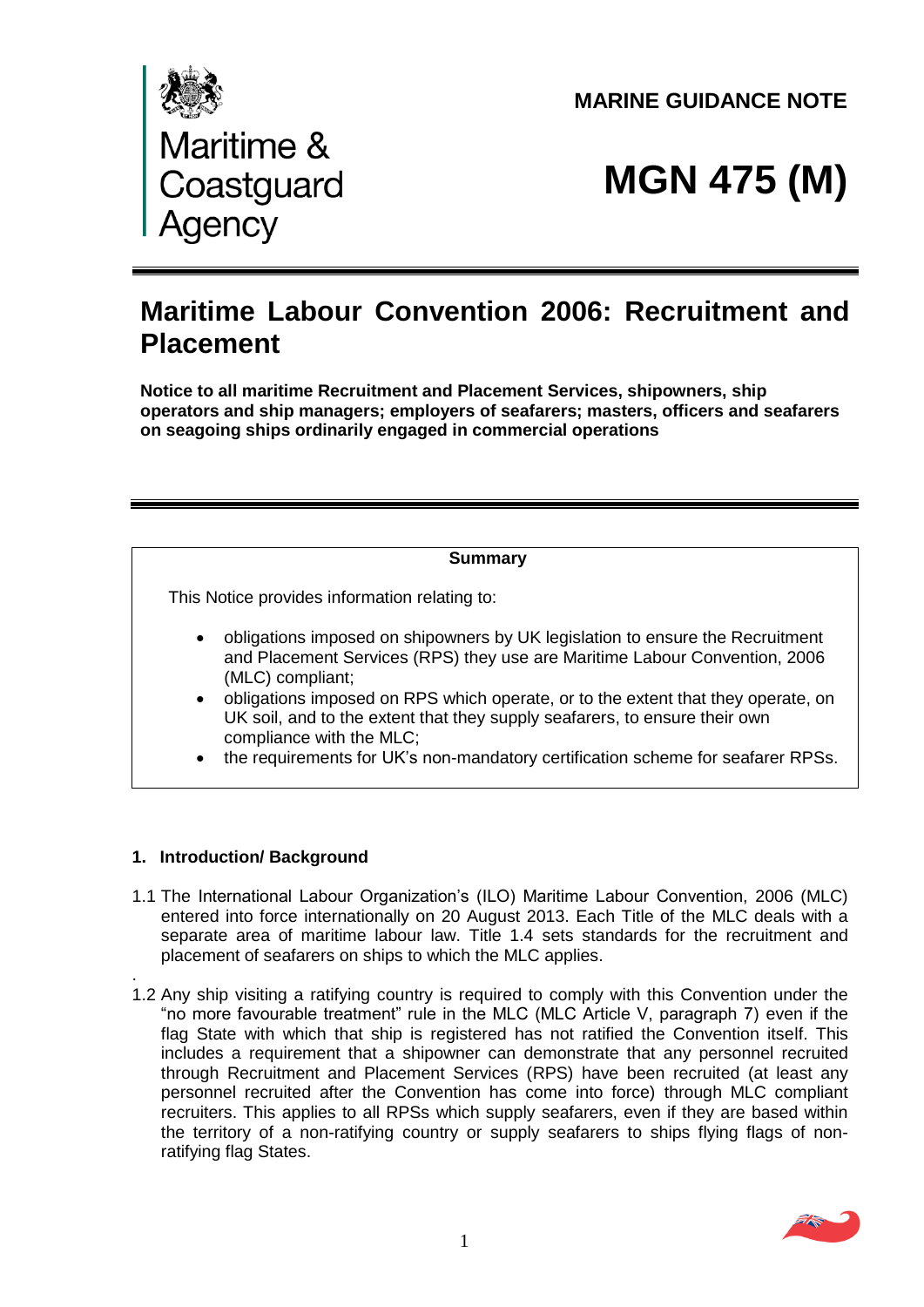# **2. UK implementation of the Convention**

2.1 The UK ratified the MLC on 7 August 2013, and is therefore required to ensure UK domestic legislation is in line with Convention standards. The requirements on UK based RPS contained in the mandatory aspects of Title 1.4 of the MLC which are not already in UK law have been incorporated in the Merchant Shipping (Maritime Labour Convention) (Recruitment and Placement) Regulations 2014. The proposed legislation imposes the relevant MLC standards on RPSs, but does not introduce a mandatory licensing or certification scheme for RPSs which supply seafarers to certify their compliance with that legislation. There are no plans for such a mandatory scheme in the UK. It is considered that the remaining obligations imposed by the MLC already exist in UK law by virtue of the Employment Agencies Act 1973, the Conduct of Employment Agencies and Employment Businesses Regulations 2003 (as amended) and the Employment Relations Act 1999 (Blacklists) Regulations 2010 in Great Britain and the Employment (Miscellaneous Provisions) (Northern Ireland) Order 1981 and the Conduct of Employment Agencies and Employment Businesses Regulations 2005 (as amended) in Northern Ireland, together with the Employment Relations (Northern Ireland) Order 1999 (Blacklists) Regulations (Northern Ireland) 2014. However, a non-mandatory certification scheme is being made available for those Employment Businesses (EB) and Employment Agencies (EA) requesting it – this scheme is explained in section 6.

# **3. Obligations on shipowners**

- 3.1 Part 3 of the Merchant Shipping (Maritime Labour Convention) (Minimum Requirements for Seafarers etc.) Regulations 2014 specifies that UK shipowners must not use Recruitment and Placement Services which do not fall within one of the descriptions contained in Part 3.
- 3.2 The descriptions in Part 3 are as follows:
	- a) they are based in the UK (as a ratifying country);
	- b) they are based in another country which has ratified the MLC;
	- c) they are based in a country to which another country's ratification of the MLC has been extended;
	- d) they comply with the requirements of MLC Standard A1.4.5.
- 3.3 This is intended to achieve the outcome that shipowners only use MLC compliant services. It is recognised that if an RPS is based in another ratifying country, the ratifying ILO member country in which it is located is under an obligation to ensure it regulates its seafarer RPSs to the required standards (see point (b) in paragraph 3.2 above). The shipowner may therefore reasonably expect that the RPS is compliant. However, this does not prevent non-compliances being investigated and acted upon if they come to light – which may happen, for example, when a surveyor checks paperwork onboard a ship, or when a seafarer makes a complaint.
- 3.4 If none of the points in paragraph 3.2 (a) to (c) above apply, the shipowner will be required to provide evidence to the satisfaction of the Maritime and Coastguard Agency (MCA) that they have taken all reasonable steps to ensure that any RPS in question is compliant with MLC Standard A1.4.5, (see Table in section 6.1). This may take the form of an audit carried out by the shipowner, or the shipowner producing evidence of a suitable and sufficiently thorough third party audit which verifies this.
- 3.5 It is an offence not to comply with Part 3, but the Regulations also include a defence for a shipowner who has made reasonable endeavours to check the compliance of a RPS which is later found not to be compliant.

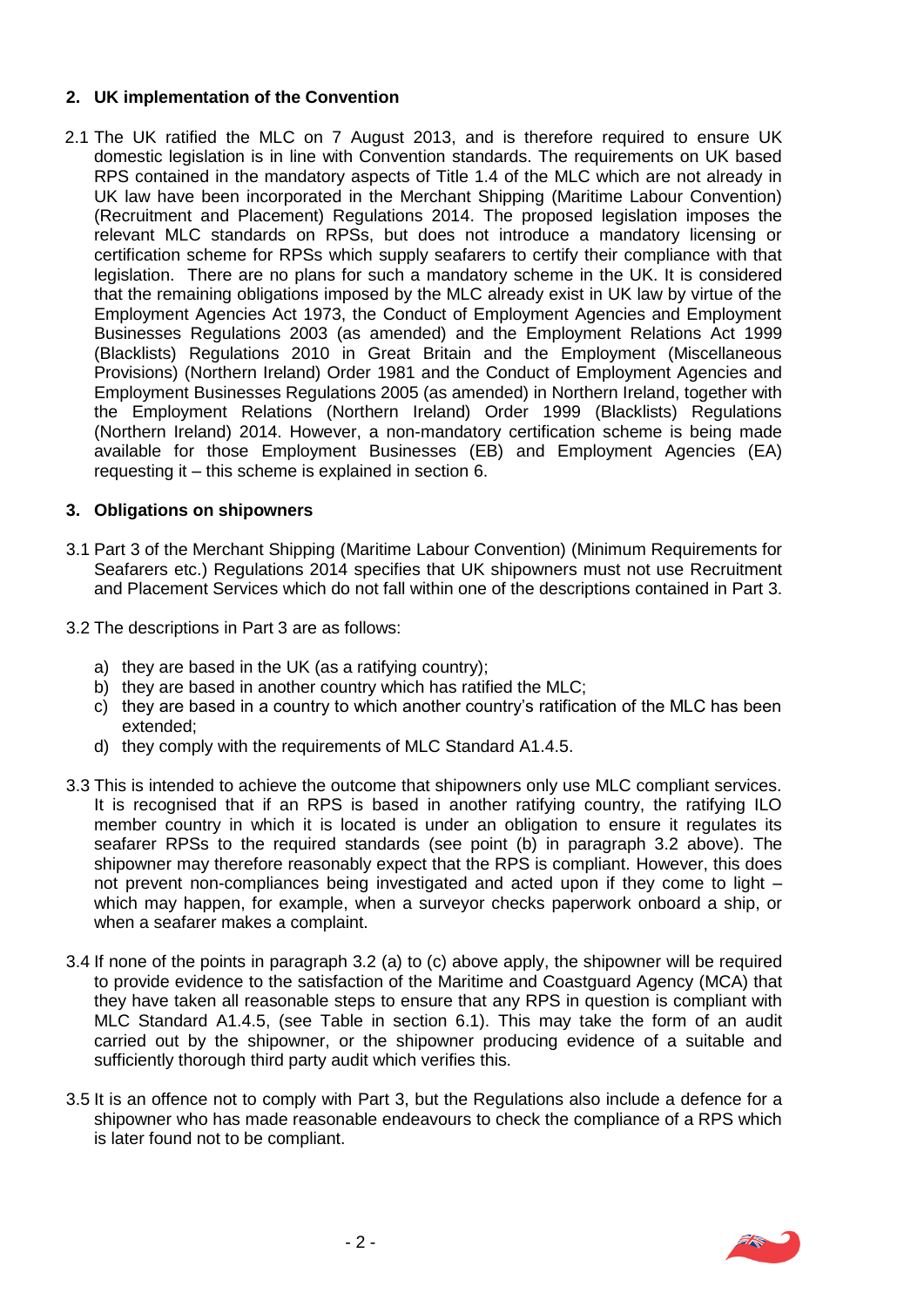# **4. Obligations on UK Recruitment and Placement Services (RPS) operating in the UK**

- 4.1 RPSs in the UK which fall under the definitions of "Employment Agency" and "Employment Business" in existing UK legislation are already required to comply with the relevant provisions in those instruments.
- 4.2 The Merchant Shipping (Maritime Labour Convention) (Recruitment and Placement) Regulations 2014 are designed to bridge the gap between the existing UK legislation on this subject and the few additional requirements imposed by the MLC. However, the wording of the definitions of "Employment Agency" and "Employment Business" in these Regulations differ slightly from the ones which appear in the Employment Agencies Act 1973 and the Employment (Miscellaneous Provisions) (Northern Ireland) Order 1981. While the definition of "Employment Business" in the Merchant Shipping legislation is not intended to mean anything different from the definitions in that Act and Order, the definition of "Employment Agency" in the new Merchant Shipping Regulations is deliberately narrower, excluding those recruiting organisations which only provide information and do not influence the selection process. This means that EAs which do not have any input into the selection of candidates may fall outside the definitions in the 2014 Regulations. See the Annex to this MGN for further detail.

# **5. Additional requirements for RPSs recruiting seafarers**

# Additional checks to be carried out by Employment Agencies

5.1 Regulation 4 of the Merchant Shipping (Maritime Labour Convention) (Recruitment and Placement) Regulations 2014 requires Employment Agencies (as defined in those regulations) to carry out checks to confirm the identity of the seafarer (referred to in the Regulations as "work-seeker") and that the seafarer has the experience, training, qualifications and authorisations required to fill the position the Employment Agency's shipowner is seeking to fill. There is a broadly similar obligation contained in Regulation 19 of the existing Conduct of Employment Agencies and Employment Businesses Regulations 2003 (as amended) and the Conduct of Employment Agencies and Employment Businesses Regulations (Northern Ireland) 2005 (as amended). Similar obligations for Employment Agencies were removed from the both sets of Regulations by the Conduct of Employment Agencies and Employment Businesses Regulations (Amendment) Regulations 2010 and Conduct of Employment Agencies and Employment Businesses (Amendment) Regulations (Northern Ireland) 2010.

#### Additional information to be provided to seafarers by Employment Agencies

- 5.2 Regulation 5 of the Merchant Shipping (Maritime Labour Convention) (Recruitment and Placement) Regulations 2014 requires Employment Agencies and Businesses (as defined in those regulations) to ensure that:
	- a) the seafarer is informed of rights and duties under the Seafarer Employment Agreement prior to or in the process of engagement;
	- b) arrangements are made for the seafarer to examine the Seafarer Employment Agreement before and after it is signed;
	- c) arrangements are made for the seafarer to receive a copy of the Seafarer Employment Agreement after they sign it.
- 5.3 There are broadly similar obligations contained in Regulations 20 and 21 of the existing Conduct of Employment Agencies and Employment Businesses Regulations 2003 (as

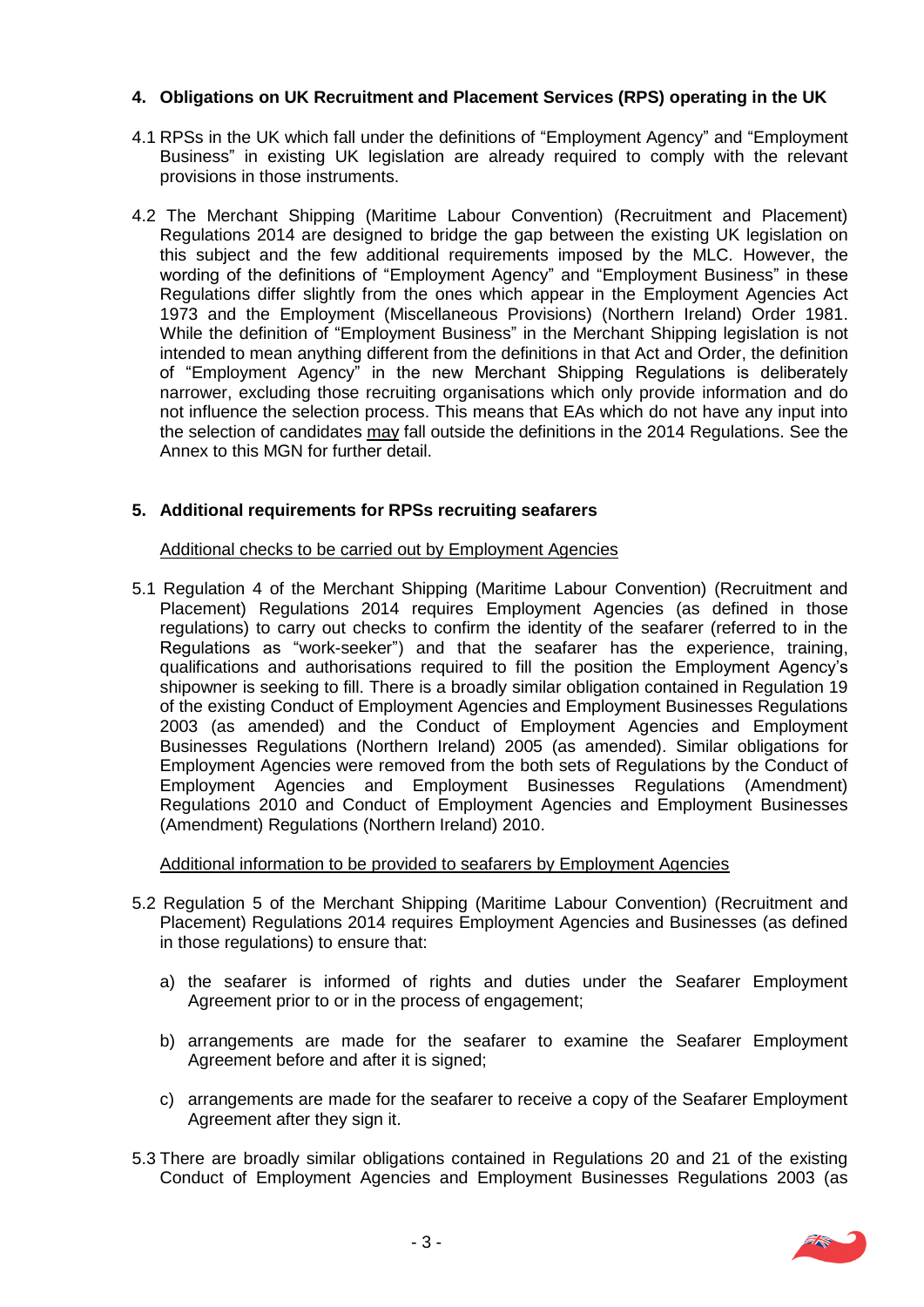amended) and Regulations 20 and 21 of the existing Conduct of Employment Agencies and Employment Businesses Regulations 2005 (as amended). Similar obligations for Employment Agencies were removed from the both sets of Regulations in amending Regulations in 2010.

#### Requirement to establish a financial System of Protection (SoP)

5.4 Regulation 6 of the Merchant Shipping (Maritime Labour Convention) (Recruitment and Placement) Regulations 2014 requires EAs and EBs (as defined in those regulations) to establish a financial System of Protection (SoP), by way of insurance or other equivalent measure, to compensate the seafarer in the event the RPS or the shipowner fails to meet its statutory or contractual obligations to the seafarer.

# Record keeping

- 5.5 Regulation 7 of the Merchant Shipping (Maritime Labour Convention) (Recruitment and Placement) Regulations 2014 requires EAs and EBs (as defined in those Regulations) to keep records to demonstrate they are operating in compliance with those Regulations.
- 5.6 Such records must be kept for at least one year from the date of their creation, and in the case of applications from seafarers and shipowners (see Regulation 7(1)(a) and (b)) one year from the date on which the RPS last provides services to the seafarer or shipowner in question.

# **6 Non-mandatory audit scheme for Recruitment and Placement Services**

- 6.1 Sections 6 to 9 of this Marine Guidance Note (MGN) sets out the standards with which the RPS needs to comply for this non-mandatory certification. Although the UK government is not requiring RPSs supplying seafarer work seekers to be certificated under MLC implementing legislation, some UK based RPS involved in the maritime sector requested the opportunity to become certified against UK MLC standards. Some third party organisations have already been carrying out audits against generic MLC standards, but the MCA has not approved any third party organisations to carry out this type of audit against UK standards.
- 6.2 The MCA therefore introduced a non-mandatory certification scheme for RPSs to help them to demonstrate MLC compliance.

# **7 Standards for the non-mandatory certification scheme**

7.1 The RPS obligations under MLC Title 1.4 are set out in the Table below. Some of these are already in UK law, the remainder are introduced via the Merchant Shipping (Maritime Labour Convention) (Recruitment and Placement) Regulations 2014. The issue of a MCA certificate is therefore subject to the RPS showing satisfactory evidence that it does comply, and/or has the appropriate mechanisms in place to comply, with the standards set out in the following legislation and, as regards the SoP, section 5 of this MGN.

| Obligation                                                                                                                                              | <b>MLC Standard</b> | UK legislation and Remarks                                                                                                                                                                           |
|---------------------------------------------------------------------------------------------------------------------------------------------------------|---------------------|------------------------------------------------------------------------------------------------------------------------------------------------------------------------------------------------------|
| RPS must not use means,<br>mechanisms<br>or lists intended to prevent or<br>deter seafarers from gaining<br>employment<br>for which they are qualified. | A1.4.5(a)           | Objective achieved by regulation<br>3 of the Employment Relations<br>Act 1999 (Blacklists) Regulations<br>2010 and Employment Relations<br>(Northern Ireland) Order 1999<br>(Blacklists) Regulations |

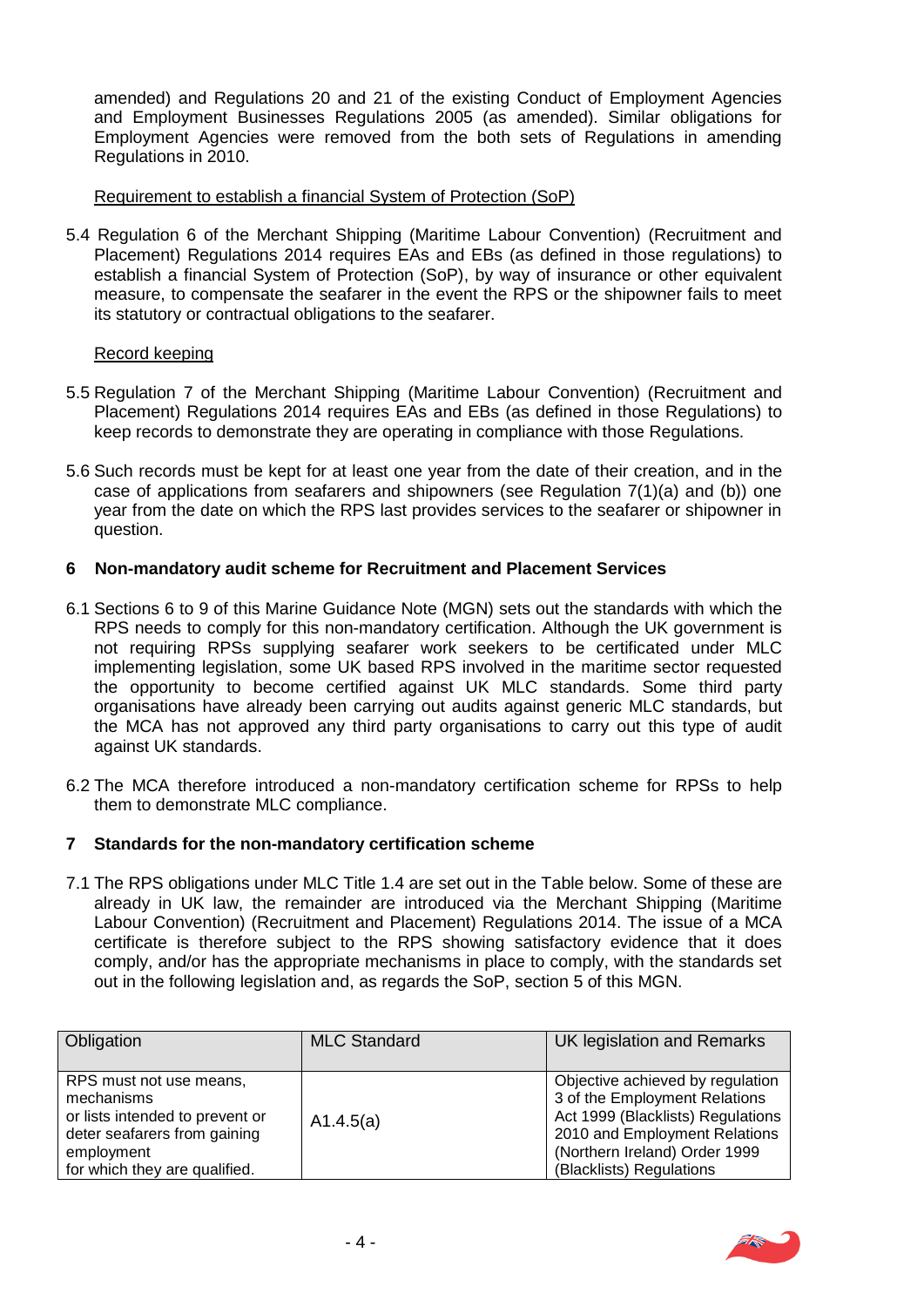|                                                                                                                                                                                                                                                                                                                                                                                                                                                                                  |               | (Northern Ireland) 2014.                                                                                                                                                                                                                                                                                                                                                                               |
|----------------------------------------------------------------------------------------------------------------------------------------------------------------------------------------------------------------------------------------------------------------------------------------------------------------------------------------------------------------------------------------------------------------------------------------------------------------------------------|---------------|--------------------------------------------------------------------------------------------------------------------------------------------------------------------------------------------------------------------------------------------------------------------------------------------------------------------------------------------------------------------------------------------------------|
| RPS must ensure no fees or                                                                                                                                                                                                                                                                                                                                                                                                                                                       |               | Objective achieved by:                                                                                                                                                                                                                                                                                                                                                                                 |
| other charges for seafarer<br>recruitment or placement or for<br>providing employment to<br>seafarers are borne directly or<br>indirectly, in whole or in<br>part, by the seafarer, other than<br>the cost of the seafarer obtaining<br>a national statutory medical<br>certificate, the national<br>seafarer's book and a passport<br>or other similar personal travel<br>documents, not including,<br>however, the cost of visas,<br>which shall be borne by the<br>shipowner. | A1.4.5(b)     | 1. Employment Agencies Act<br>1973 and Conduct of<br><b>Employment Agencies and</b><br><b>Employment Businesses</b><br>Regulations 2003 (as amended)<br>in Great Britain; and<br>2. Employment (Miscellaneous<br>Provisions) (Northern Ireland)<br>Order 1981 and Conduct of<br><b>Employment Agencies and</b><br><b>Employment Businesses</b><br>Regulations (Northern Ireland)<br>2005 (as amended). |
|                                                                                                                                                                                                                                                                                                                                                                                                                                                                                  |               | NB: there are relaxations in<br>legislation for certain professions<br>where this is normal practice,<br>and it is not intended to change<br>this.                                                                                                                                                                                                                                                     |
| RPS must maintain an up-to-<br>date register of all seafarers<br>recruited or placed through<br>them,<br>available<br>be<br>for<br>to<br>inspection<br>by the competent                                                                                                                                                                                                                                                                                                          | A1.4.5(c)(i)  | Objective achieved by:<br>1. Conduct of Employment<br>Agencies and Employment<br><b>Businesses Regulations 2003</b>                                                                                                                                                                                                                                                                                    |
| authority.                                                                                                                                                                                                                                                                                                                                                                                                                                                                       |               | (as amended) in Great Britain;<br>and                                                                                                                                                                                                                                                                                                                                                                  |
|                                                                                                                                                                                                                                                                                                                                                                                                                                                                                  |               | 2. Conduct of Employment<br>Agencies and Employment<br><b>Businesses Regulations</b><br>(Northern Ireland) 2005 (as<br>amended).                                                                                                                                                                                                                                                                       |
| RPS must make sure that                                                                                                                                                                                                                                                                                                                                                                                                                                                          |               | Objective achieved by:                                                                                                                                                                                                                                                                                                                                                                                 |
| seafarers are informed of their<br>rights and duties under their<br>employment agreements prior to<br>or in the process of engagement<br>and that proper arrangements<br>are made for seafarers to<br>examine their employment<br>agreements before and after<br>they are signed and for them to<br>receive a copy of the<br>agreements.                                                                                                                                         | A1.4.5(c)(ii) | 1. Conduct of Employment<br>Agencies and Employment<br><b>Businesses Regulations 2003</b><br>(as amended) in Great Britain;<br>and                                                                                                                                                                                                                                                                     |
|                                                                                                                                                                                                                                                                                                                                                                                                                                                                                  |               | 2. Conduct of Employment<br>Agencies and Employment<br><b>Businesses Regulations</b><br>(Northern Ireland) 2005 (as<br>amended)                                                                                                                                                                                                                                                                        |
|                                                                                                                                                                                                                                                                                                                                                                                                                                                                                  |               | for Employment Businesses, but<br>was withdrawn in 2010 for<br><b>Employment Agencies. The</b><br>latter will need to achieve MLC<br>compliance if not already doing<br>so. This obligation is contained<br>in the Merchant Shipping<br>(Maritime Labour Convention)<br>(Recruitment and Placement)<br>Regulations 2014.                                                                               |

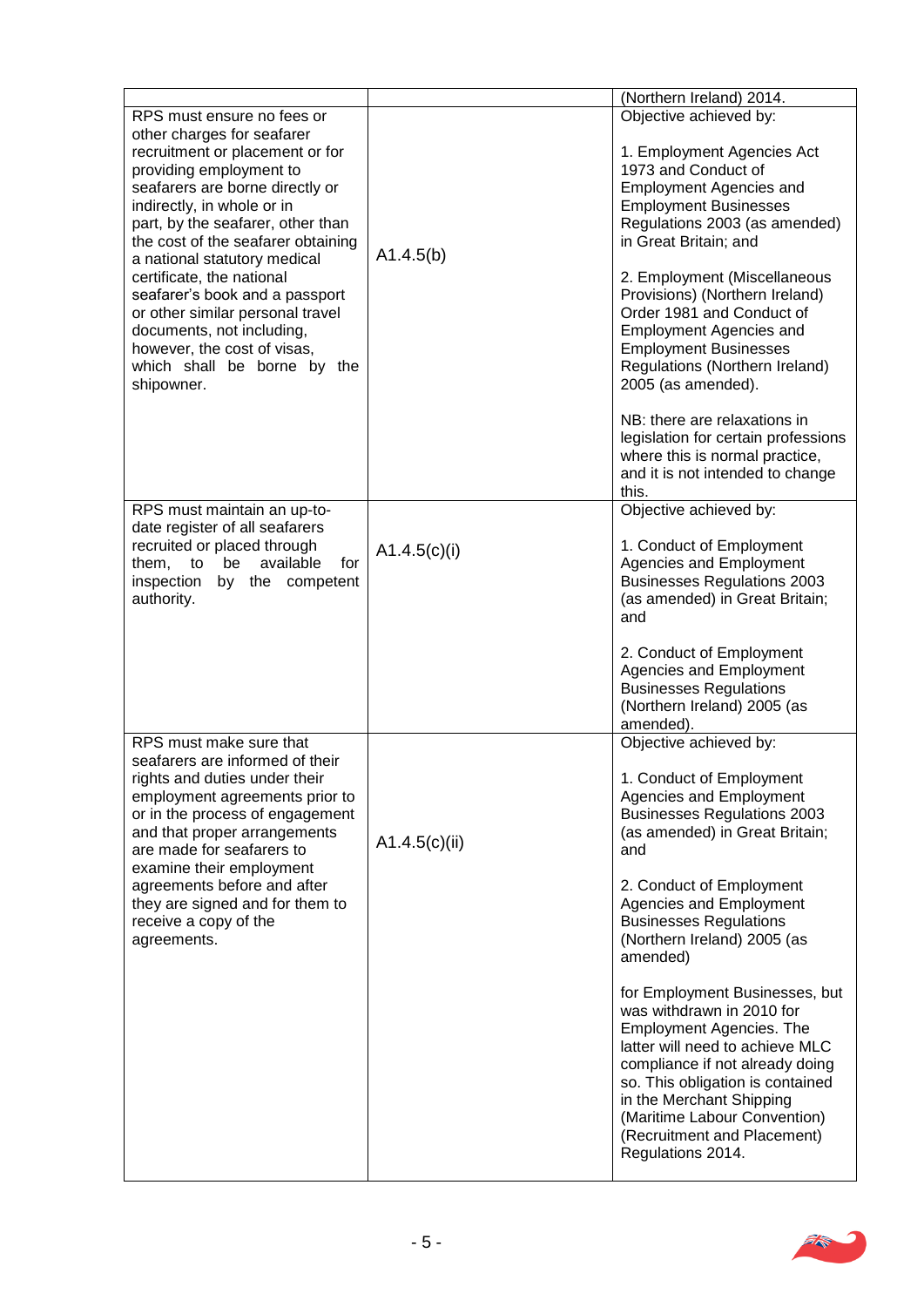| RPS must verify the identity of<br>seafarers recruited or placed by<br>them and that they have the<br>experience, training<br>qualifications and any<br>authorisation which the hirer<br>considers necessary which are<br>required by law or a professional<br>body, to work in the position the<br>hirer is seeking to fill.                                              | A1.4.5(c)(iii)       | Objective achieved by:<br>1. Conduct of Employment<br>Agencies and Employment<br><b>Businesses Regulations 2003</b><br>(as amended) in Great Britain;<br>and<br>2. Conduct of Employment<br>Agencies and Employment<br><b>Businesses Regulations</b><br>(Northern Ireland) 2005 (as<br>amended)                                        |
|----------------------------------------------------------------------------------------------------------------------------------------------------------------------------------------------------------------------------------------------------------------------------------------------------------------------------------------------------------------------------|----------------------|----------------------------------------------------------------------------------------------------------------------------------------------------------------------------------------------------------------------------------------------------------------------------------------------------------------------------------------|
|                                                                                                                                                                                                                                                                                                                                                                            |                      | for Employment Businesses, but<br>was withdrawn in 2010 for<br><b>Employment Agencies. The</b><br>latter will need to achieve MLC<br>compliance in this area, if not<br>already doing so. This obligation<br>is contained in the Merchant<br>Shipping (Maritime Labour<br>Convention) (Recruitment and<br>Placement) Regulations 2014. |
| RPS must make sure, as far as<br>practicable, that the shipowner<br>has the means to protect<br>seafarers from being stranded in<br>a foreign port.                                                                                                                                                                                                                        | A1.4.5(c)(iv)        | This obligation is contained in<br>the Merchant Shipping (Maritime<br>Labour Convention)<br>(Repatriation) Regulations 2014.                                                                                                                                                                                                           |
| RPS must examine and respond<br>to any complaint concerning<br>their activities and advise<br>the competent authority of any<br>unresolved complaint.                                                                                                                                                                                                                      | A1.4.5(c)(v)         | Regulation 13 of the Merchant<br>Shipping (Maritime Labour<br>Convention) (Survey and<br>Certification) Regulations 2013<br>place an obligation on the<br>shipowner to have onboard and<br>onshore complaints procedure<br>and follow them.                                                                                            |
| RPS must establish a System of<br>Protection, by way of insurance<br>or an equivalent appropriate<br>measure, to compensate<br>seafarers for monetary loss that<br>they may incur as a result of the<br>failure of a recruitment and<br>placement service or the<br>relevant shipowner under the<br>seafarers' employment<br>agreement to meet its<br>obligations to them. | A1.4.5(c)(vi)        | This obligation is contained in<br>the draft Merchant Shipping<br>(Maritime Labour Convention)<br>(Recruitment and Placement)<br>Regulations 2014.<br>(See below for details of System<br>of Protection required for<br>certification under the non-<br>mandatory scheme.)                                                             |
| The non-mandatory audit also<br>checks                                                                                                                                                                                                                                                                                                                                     | <b>MLC Guideline</b> | UK legislation and Remarks                                                                                                                                                                                                                                                                                                             |
| Data protection arrangements                                                                                                                                                                                                                                                                                                                                               | B1.4.1(d)            | Not applicable.                                                                                                                                                                                                                                                                                                                        |
| Staff training and knowledge                                                                                                                                                                                                                                                                                                                                               | B1.4.1(f)            | Not applicable.                                                                                                                                                                                                                                                                                                                        |

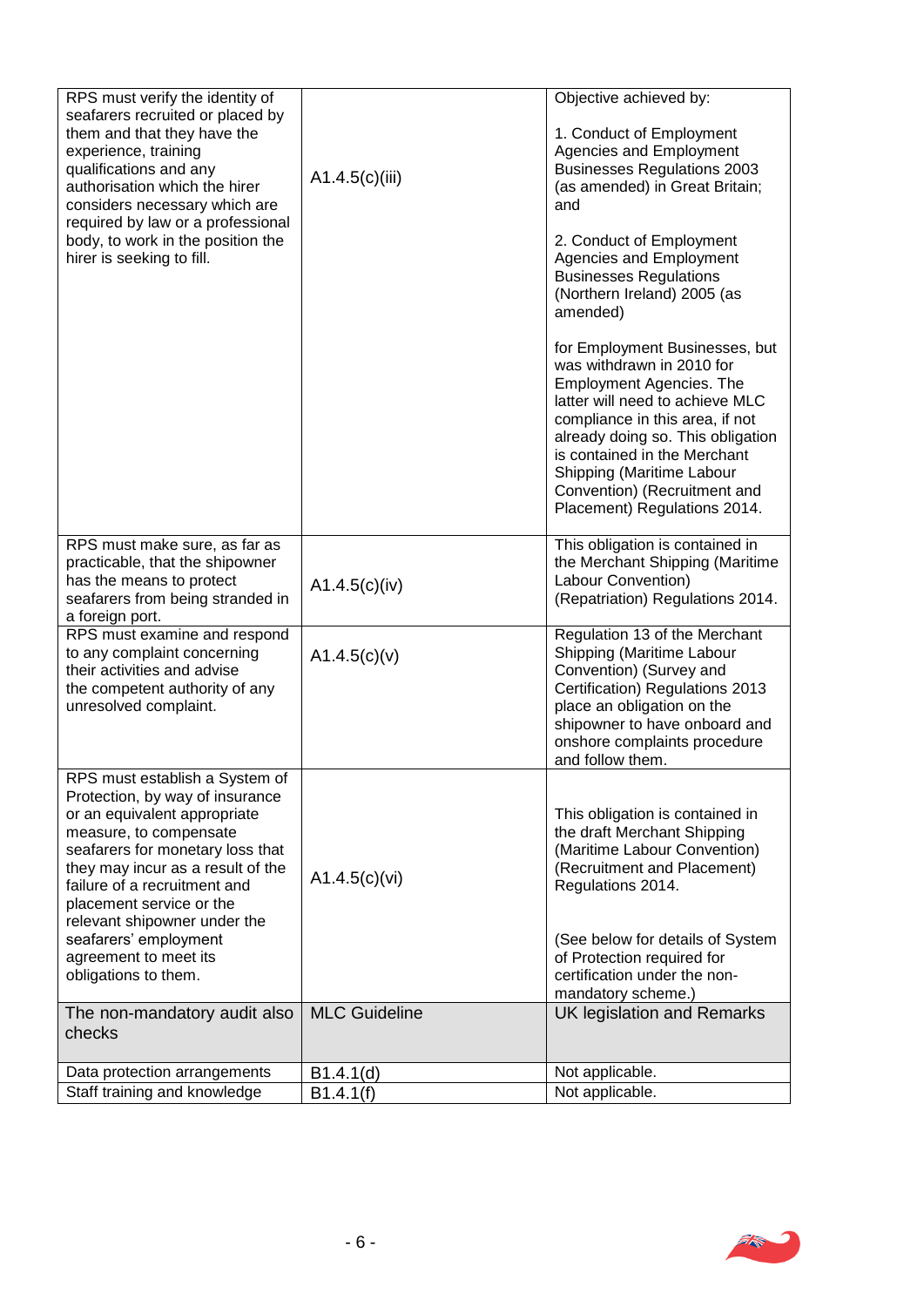# **8 Details of financial System of Protection**

8.1 Normally the MCA would expect the financial SoP to be in the form of a commercial policy of insurance. However, if a seafarer RPS wishes to propose any arrangement which they believe meets the description of "equivalent appropriate measure", they may propose this to the MCA. Acceptance is subject to MCA agreement and any alternative approach would be expected to meet the criteria specified.

# *Time requirements:*

The SoP will apply to Employment Agencies (EA) in the following way:

8.2 It will cover any of the relevant liabilities which arise within **two months** of the seafarer being placed with the shipowner; and

8.3 If any relevant liability/arrears arises within those **two months** the SoP will cover them from the point at which they arise and accrue over a **two month** period from that date (even if that period extends beyond the two months from placement).

#### **Example**

On the 1st March 2013 a seafarer is introduced to a shipowner whom the latter engages on that date. The seafarer is paid monthly and payment is duly made on the 31st March. On the 30th April the seafarer realises that he has not been paid for that month. The 2 month period from placement finishes on the 30th April. The arrears arise from the 1st April (within the first 2 months of placement) and therefore the SoP should cover 2 months pay from the 1st April onwards (even though they were not contractually due until the 30th April). By the 31st May the seafarer has still not been paid. The SoP should cover 2 months from the 1st April to the 31st May.

#### The SoP will apply to an Employment Businesses (EB) in the following way:

8.4 As an EB will have an on-going contractual relationship with the seafarer then (unlike the case with an EA) it will apply **on an on-going basis** because relevant liabilities could arise at any point during the engagement whether this be near the beginning of employment, within a few months of starting or even several years down the line.

8.5 Should a relevant liability arise (for instance wages or any other relevant monetary loss) the SoP would cover those liabilities from the point at which they arise and accruing over an **2 month** period from that date.

# **Example**

An EB engages a seafarer on the 1st March 2013 and supplies the seafarer to a shipowner. Things go well to start with, and the seafarer is paid month after month. However the seafarer is not paid for the month of April or May 2014. The SoP should cover his wages from the 1st April 2014 for a period of 2 months which extends until the 31st May 2014.

#### *Relevant liabilities:*

8.6 The SoP is to cover the relevant Recruitment and Placement Service's liabilities, and failure of the shipowner to meet their liabilities. This includes:

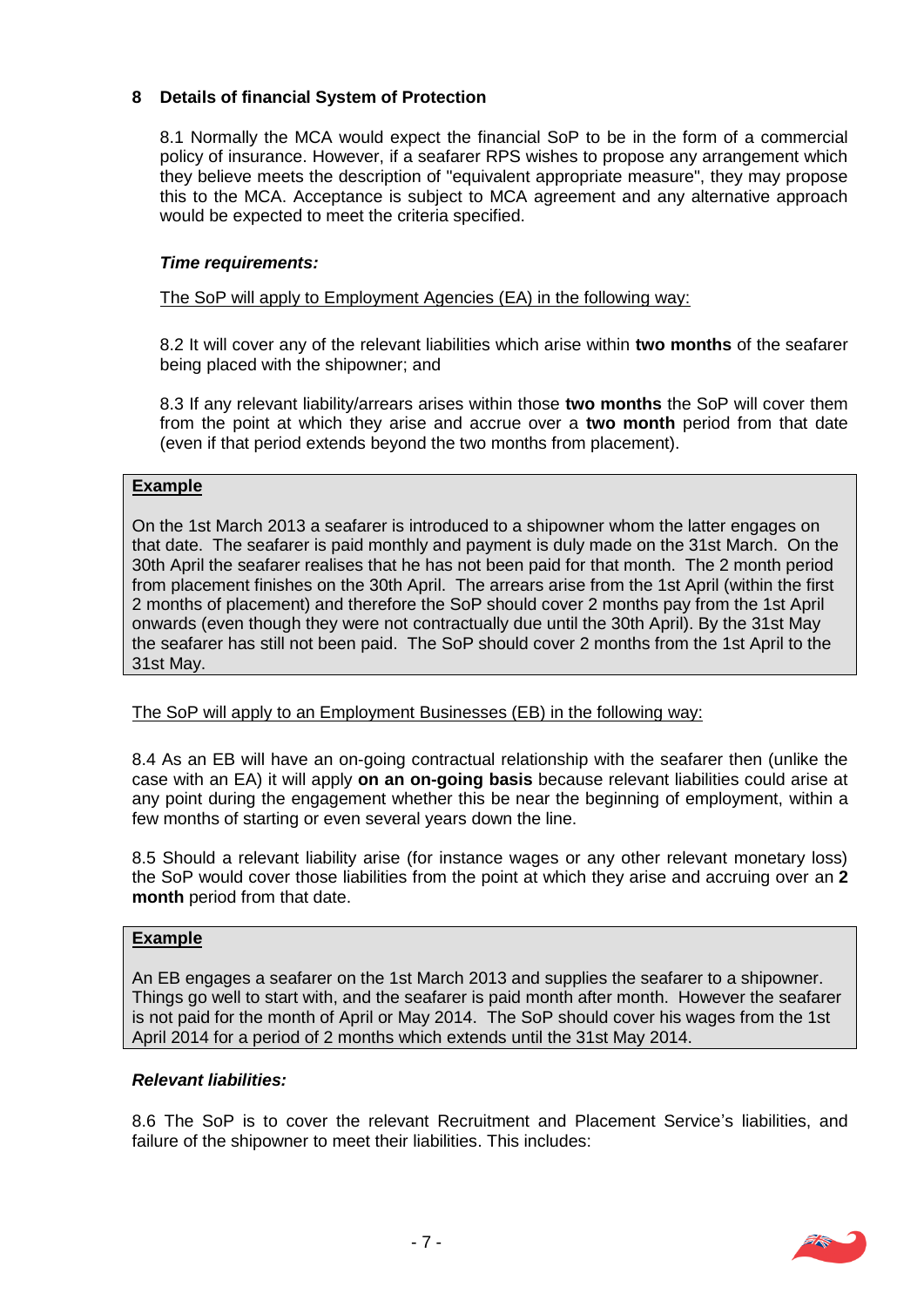- a) any matters included in a company Seafarer Employment Agreement (SEA) including those in excess of the minimum required by the MLC;
- b) any Collective Bargaining Agreement (CBA) that formed all or part of the SEA, provided it is incorporated expressly or impliedly;
- c) MLC requirements that can be implied into the SEA eg., the right to be provided with food free of charge:
- d) obligations which arise under Standard A and Guideline B of title 1.4 of the MLC and also under the Conduct of Employment Agencies and Employment Businesses Regulations 2003 (as amended).

8.7 It should be noted that the definition of Employment Agencies and Employment Businesses for MLC purposes, i.e., those used in the Merchant Shipping (Recruitment and Placement) Regulations, may differ from the definition of those bodies in other regulation, including the Conduct of Employment Agencies and Employment Businesses Regulations 2003 and the Conduct of Employment Agencies and Employment Businesses Regulations (Northern Ireland) 2005.

#### **9 Further information about the non-mandatory certification scheme**

9.1 Further detail for Recruitment and Placement Services wishing to achieve non-mandatory certification may be obtained from the Maritime and Coastguard Agency Inspection Branch on 023 8083 9628.

#### **More Information**

| Seafarer Safety and Health Branch<br>Maritime and Coastguard Agency<br>Bay 1/29<br>Spring Place<br>105 Commercial Road<br>Southampton<br>SO15 1EG |                                                                                                                              |
|---------------------------------------------------------------------------------------------------------------------------------------------------|------------------------------------------------------------------------------------------------------------------------------|
| Tel :<br>Fax :<br>e-mail:                                                                                                                         | +44 (0) 23 8032 9538<br>+44 (0) 23 8032 9251<br>mlc@mcga.gov.uk                                                              |
| General Inquiries:                                                                                                                                | infoline@mcga.gov.uk                                                                                                         |
|                                                                                                                                                   | MCA Website Address: www.gov.uk/government/organisations/maritime-and-coastguard-agency                                      |
| File Ref:                                                                                                                                         | MC 018/001/0062                                                                                                              |
| Published:                                                                                                                                        | Printers to Insert [Month Year]<br>Please note that all addresses and<br>telephone numbers are correct at time of publishing |

© Crown Copyright 2014

# *Safer Lives, Safer Ships, Cleaner Seas.*

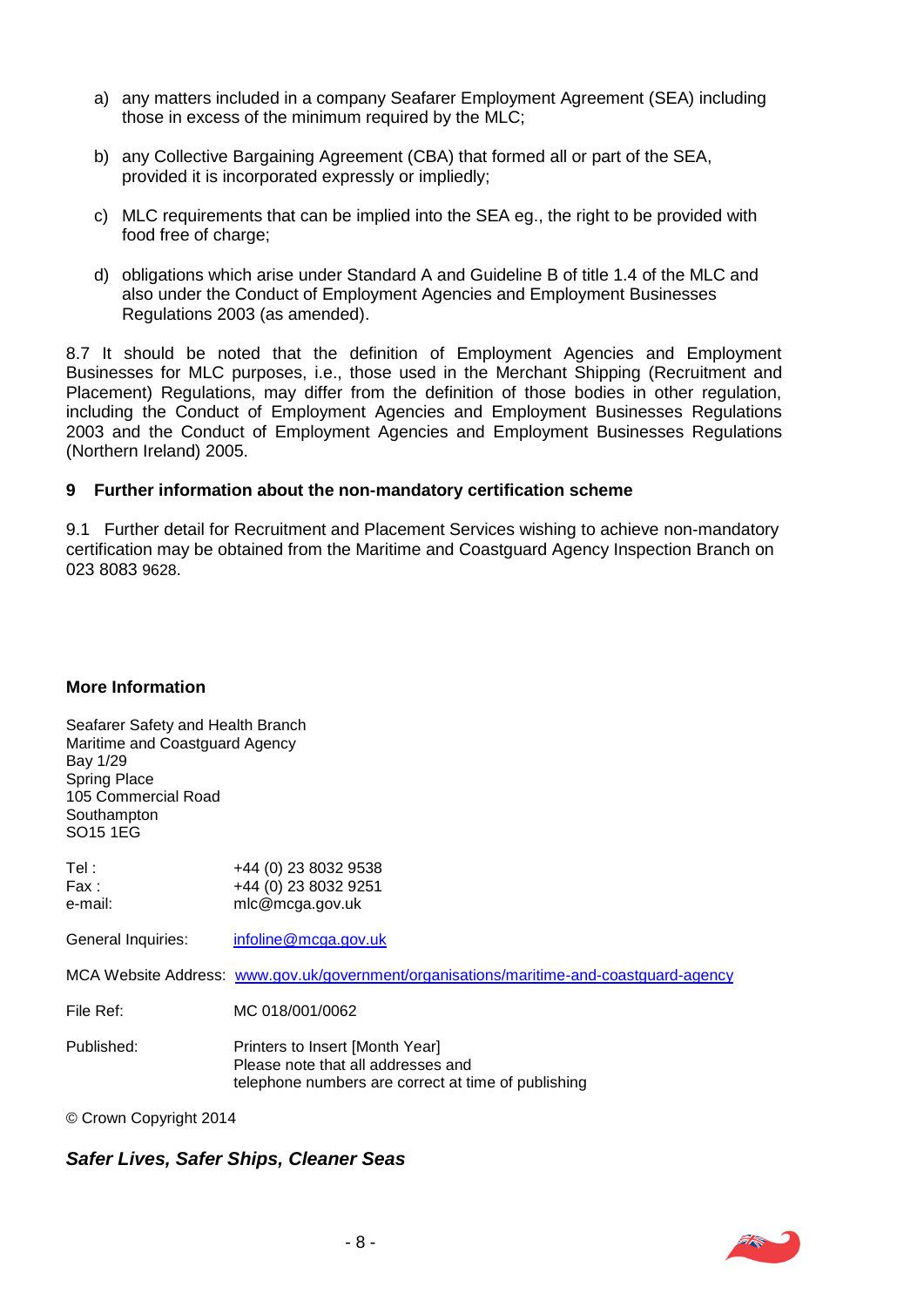# **DEFINITIONS OF EMPLOYMENT AGENCY AND EMPLOYMENT BUSINESS**

The definitions of Employment Agency and Employment Business in the new Regulations differ slightly from the definitions which appear in the Employment Agencies Act 1973 and Employment (Miscellaneous Provisions) (Northern Ireland) Order 1981.

# *Employment Agency*

The definition of Employment Agency in the new Regulations is as follows:

*'"employment agency" means a business (whether or not carried on with a view to profit and whether or not carried on in conjunction with any other business) of providing services for the purpose of finding persons employment with employers or of supplying employers with persons for employment by them, which business is carried on in the United Kingdom, but does not include a business where the services provided are limited exclusively to the provision of information; and "employment agency" includes a person carrying on such an employment agency, and in the case of a person who carries on both an employment agency and an employment business means such a person in their capacity in carrying on the employment agency;'*

This differs from the definition which appears in the Employment Agencies Act 1973 and Employment (Miscellaneous Provisions) (Northern Ireland) Order 1981, which is as follows:

*'For the purposes of this Act ['Part' in NI order] "employment agency" means the business (whether or not carried on with a view to profit and whether or not carried on in conjunction with any other business) of providing services (whether by the provision of information or otherwise) for the purpose of finding workers employment with employers or of supplying employers with workers for employment by them.'*

The main effect of this is that the definition in the new Regulations excludes organisations which only supply information and do not influence the selection process. However, this new definition only covers those elements of the RPS obligations which are contained in the new Regulations – those which are contained in the old Regulations continue to apply to the same entities as they did before.

The new definition also seeks to make it clearer that the definition applies to any operation or part of operation which is conducted on UK soil.

# *Employment Business*

The definition of Employment Business in the new Regulations is as follows:

*'"employment business" means a business (whether or not carried on with a view to profit and whether or not carried on in conjunction with any other business) of supplying persons in the employment of the person carrying on the business, to act for, and under the control of, other persons in any capacity, which business is carried on in the United Kingdom; and "employment business" includes a person carrying on such an employment business, and in the case of a person who carries on both an employment business and an employment agency means such a person in their capacity in carrying on the employment business;'*